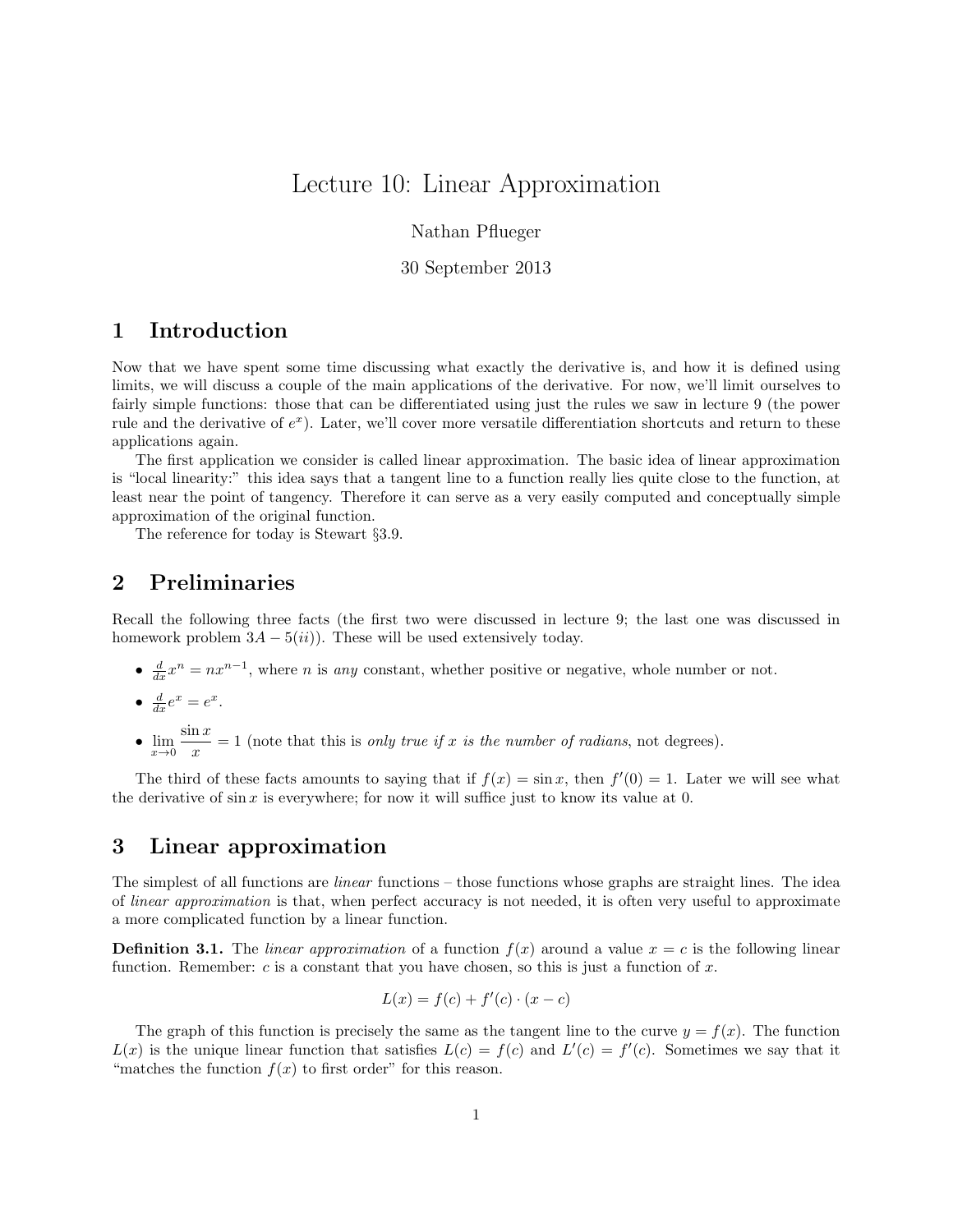Example 3.2. Physicists often use the approximation  $\sin x \approx x$ . This approximation is particularly useful in optics, where an important relationship (Snell's law) becomes vastly simplified if you replace  $\sin x$  with x wherever it appears. This simplification allow relatively easy computation of how curved a lens should be to achieve a certain magnification (for example).

This approximation is nothing but the linear approximation of the function  $f(x) = \sin x$  around the value  $c = 0$ . You can see this as follows:

$$
f(0) = \sin 0
$$
  
= 0  

$$
f'(0) = \lim_{h \to 0} \frac{\sin(h) - \sin 0}{h}
$$
  
= 
$$
\lim_{h \to 0} \frac{\sin h}{h}
$$
  
= 1  

$$
L(x) = f(0) + f'(0) \cdot (x - 0)
$$
  
= x

The last inequality in computing  $f'(0)$  is simply the fact we mentioned in the preliminaries: that the ratio of  $\sin x$  to x goes to 1 as x goes to 0.

In the case of  $\sin x \approx x$ , the linear approximation is useful because it vastly simplifies other calculations. Another use for linear approximation is to calculate unknown values of a function given known values.

The linear approximation is useful if you can calculate  $f(c)$  and  $f'(c)$  exactly (or estimate them well), but you don't know how to calculate nearby values of the function. This is sometimes useful for quick mental approximations; it is also a basic technique that underlies how computers actually go about computing values of functions like square roots.

Example 3.3. Estimate  $\sqrt{26}$  using a linear approximation.

*Example* 3.3. Estimate  $\sqrt{20}$  using a mear approximation.<br>**Solution.** Let  $f(x) = \sqrt{x}$ . Then we wish to approximation  $f(26)$ . To do this, look for a nearby input to **Solution.** Let  $f(x) = \sqrt{x}$ . Then we wish to approximation  $f(26)$ . To do this, look for a nearby input to this function that we *can* compute easily:  $f(25) = \sqrt{25} = 5$ . To do a linear approximation, we also need to know the value of the derivative of  $f$  at 25. But we can do this, too, using the power rule for differentiation.

$$
f(x) = \sqrt{x}
$$
  
\n
$$
= x^{1/2}
$$
  
\n
$$
f'(x) = \frac{1}{2}x^{\frac{1}{2}-1}
$$
  
\n
$$
= \frac{1}{2}x^{-1/2}
$$
  
\n
$$
= \frac{1}{2\sqrt{x}}
$$
  
\n
$$
\Rightarrow f'(25) = \frac{1}{2 \cdot 5}
$$
  
\n
$$
= \frac{1}{10}
$$

Therefore the linear approximation of  $\sqrt{x}$  around  $x = c$  is the following function.

$$
L(x) = f(25) + f'(25)(x - 25)
$$
  
= 5 +  $\frac{1}{10}(x - 25)$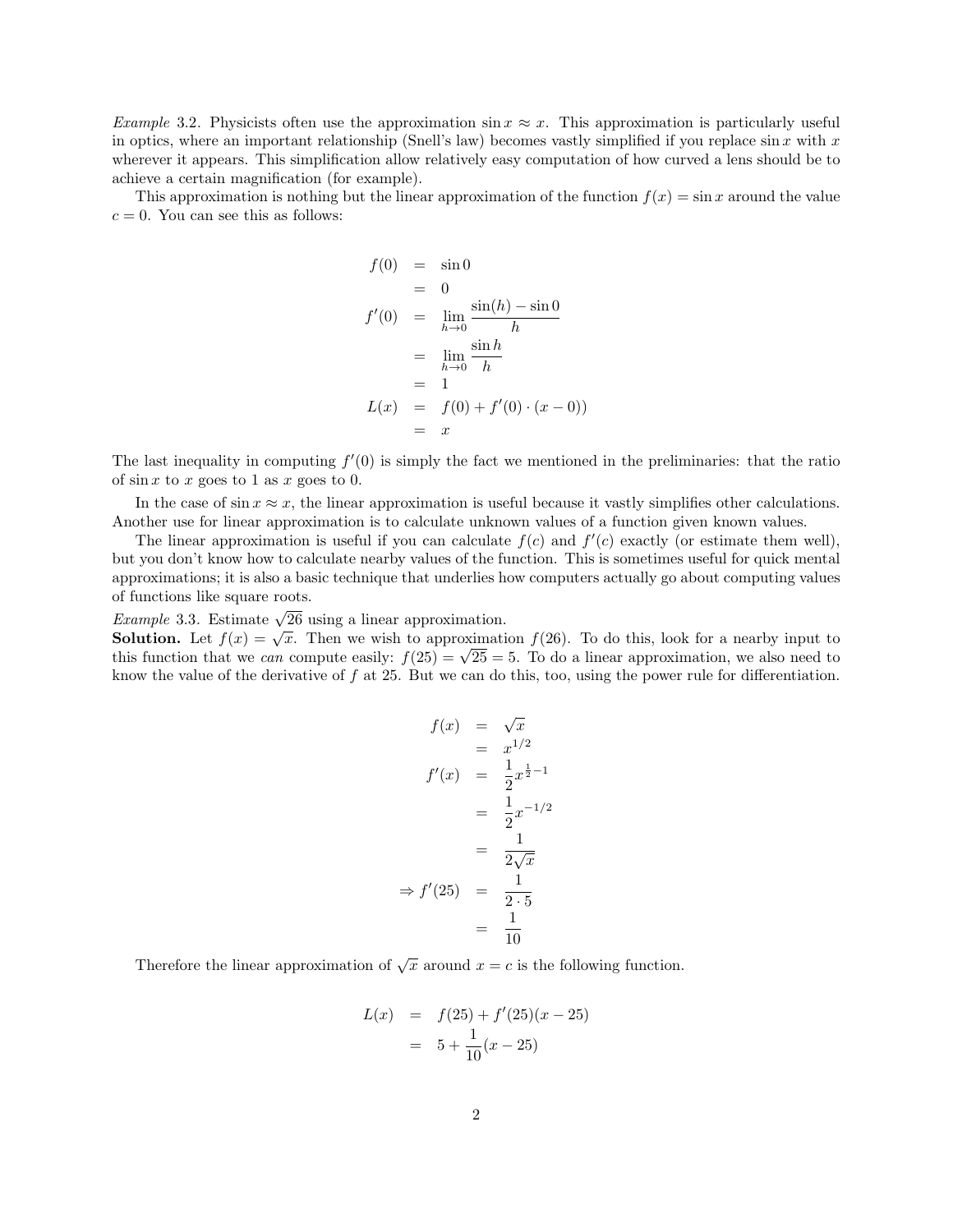To approximate  $\sqrt{26}$ , just plug  $x = 26$  into this function to obtain  $\sqrt{26} \approx 5 + \frac{1}{10}(26 - 25) = 5 + \frac{1}{10} = 5.1$ . Indeed, 5.1 is very close to the actual square root of 26; its square is 26.01, in fact.

#### 4 Examples

We will now use linear approximation around a suitable value  $x = c$  to estimate the following numbers.

- 1.  $e^{0.017}$
- 2.  $\frac{12}{10}$
- 1.02
- 3.  $\sqrt[3]{9}$
- 4.  $\sqrt{50}$
- 5.  $sin(1.8^{\circ})$  Remember:  $1.8^{\circ}$  (that is, 1.8 degrees) is not the same thing as 1.8 radians.
- 6.  $f(5)$ , where  $f(x)$  is the function  $f(x) = \frac{x + 200}{\sqrt{x}}$ .

The steps for each example are the same: identify a function  $f(x)$  such that the desired quantity is some value, but there is a nearby value that is easy to compute. Then determine the linear approximation function and substitute the desired value of x. These steps will be shown in parallel for the six examples.

| Desired quantity                                                                                       | $e^{0.017}$ | $\frac{12}{1.02}$                            | $\sqrt[3]{9}$         | $\sqrt{50}$            | $\sin(1.8^\circ)$ | $5 + 200$                           |
|--------------------------------------------------------------------------------------------------------|-------------|----------------------------------------------|-----------------------|------------------------|-------------------|-------------------------------------|
| f(x)                                                                                                   | $e^x$       | $\frac{12}{x}$                               | $\sqrt[3]{x}$         | $\sqrt{x}$             | $\sin x$          | $x + 200$                           |
|                                                                                                        |             | $= 12x^{-1}$                                 | $= x^{1/3}$           | $= x^{1/2}$            |                   | $= x^{1/2} + 200x^{-1/2}$           |
| f'(x)                                                                                                  | $e^x$       | $-12x^{-2}$                                  | $\frac{1}{2}x^{-2/3}$ | $\frac{1}{2}x^{-1/2}$  |                   | $\frac{1}{2}x^{-1/2} - 100x^{-3/2}$ |
| $\text{center } c$                                                                                     | $\Omega$    |                                              |                       | 49                     |                   |                                     |
| f(c)                                                                                                   |             | 12                                           |                       |                        |                   | 102                                 |
| f'(c)                                                                                                  |             | $-12$                                        | $\overline{12}$       | $\overline{14}$        |                   | 100                                 |
| L(x)                                                                                                   |             | $1+x$   $12-12(x-1)$   $2+\frac{1}{12}(x-8)$ |                       | $7+\frac{1}{14}(x-49)$ | $\boldsymbol{x}$  | $102 - \frac{49}{4}(x-4)$           |
| Now that we have a linear approximation function suitable to approximate each desired quantity, we can |             |                                              |                       |                        |                   |                                     |

approximation them as follows. Note that the function  $L(x)$  used in each item below is different; it is the function found in the table above. I've also noted the "true" value, to enough decimal places to see where it starts to differ from the the value computed by linear approximation.

- 1.  $e^{0.017} \approx L(0.017) = 1 + 0.017 = 1.017$ . The true is 1.0174 (to four decimal places).
- $2. \frac{12}{1.02} \approx L(1.02) = 12 12 \cdot 0.02 = 11.76$ . The true value is 11.765 (to three decimal places).
- 3.  $\sqrt[3]{9} \approx L(9) = 2 + \frac{1}{12} \cdot 1 = 2\frac{1}{12} \approx 2.083$ . The true value is 2.080 (to three decimal places).
- 4.  $\sqrt{50} \approx 7 + \frac{1}{14} \cdot 1 \approx 7.0714$ . The true value is 70.0710 (to four decimal places).
- 5. To compute  $sin(1.8^{\circ})$ , we should first convert  $1.8^{\circ}$  to radians, since otherwise our value for the derivative of sin x at 0 (and thus our linear approximation) is wrong. There are  $2\pi$  radians in 360 $\degree$ , so 1.8 degrees is equal to  $1.8 \cdot \frac{2\pi}{360} = \frac{\pi}{100}$  radians. To approximate sin 1.8°, use the linear approximation sin  $x \approx L(x) = x$ (where x is in radians) to obtain  $sin(1.8^{\circ}) \approx \frac{\pi}{100} \approx 0.031415$ . The true value is 0.031410 (to six decimal places).
- 6.  $f(5) \approx L(5) = 102 \frac{49}{4} \cdot 1 = 89\frac{3}{4} = 89.75$ . The true value is 91.7 (to one decimal place).